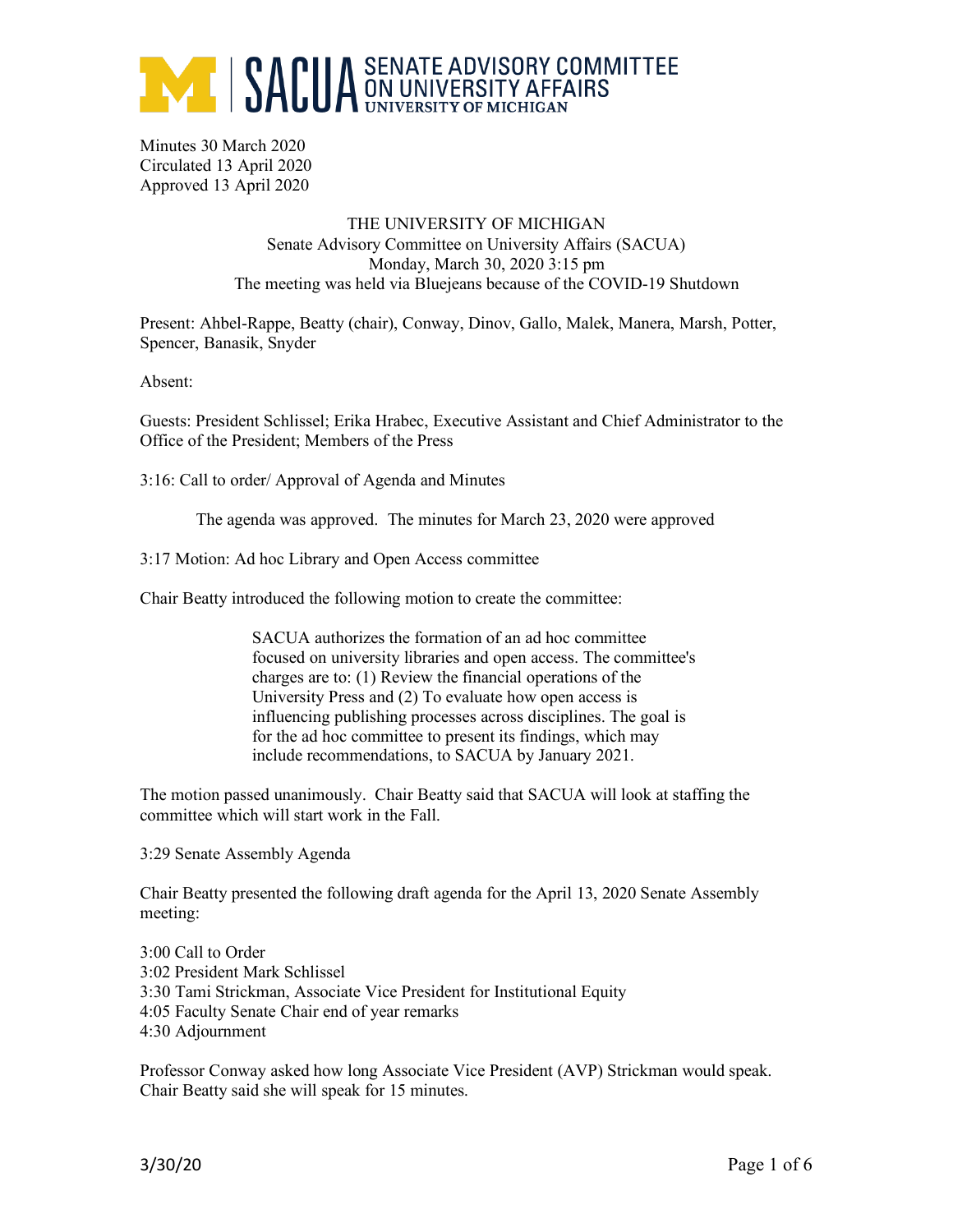## **ANDUA** SENATE ADVISORY COMMITTEE

Chair Beatty will send a memo to Senate Assembly members asking for questions for both AVP Strickman and President Schlissel.

### 3:32 President Schlissel

President Schlissel asked SACUA members how their teaching was going. Professor Potter said the experience was variable, and that faculty had often been relying on tech-savvy graduate students in learning how to use various on-line tools. These graduate students understand what faculty are trying to achieve and are able to give efficient assistance. He noted that directions from the central administration did not address functional issues in an effective way. He said that, in his experience, lecture capture in classrooms worked very well, but that he and some colleagues had varied experiences with Kaltura, which was slow to load and occasionally dropped files with the result that the work had to be redone. He said that faculty were doing their best to keep in contact with all their students

President Schlissel said the University Health System has been organizing to deal with a massive influx of COVID-19 patients with the consequence that elective procedures have been cancelled. He said a dedicated local unit has activated 35-40 beds and that areas throughout the hospital had been converted so that they could accommodate patients. As of the time of the meeting there were about 100 COVID-19 patients in the University hospital, and the number of patients was increasing in way that matched the University Health System's predictive model, which suggested that, unless there is a significant change by the second week in April, there would be a need for greater capacity, to which end the University Health System was exploring the use of dormitory space for non-critical patients. At the present time, however, the contingency planning has yet to achieve capacity to handle the population at the model's peak, will occur in mid-May. He noted that this could be less severe than predicted because of the social distancing effort (https://news.umich.edu/containment-efforts-appear-to-step-covid-19 spread-down-from-exponential-norm/), and that medical departments are looking to bring people in from outpatient specialty clinics to work with people whose specialty is direct patient care.

President Schlissel said the University Health System had developed its own COVID-19 test for symptomatic patients, that it is currently possible to test 500 patients a day, and that the system is aiming to do 1000 tests a day in an effort to stay ahead of the epidemic. He said the University Health System is also involved in multi-center trials for the drugs that have been in the news and is also looking to develop products on its own. Only people working on the COVID-19 epidemic are allowed to come into their labs.

Professor Malek asked about the supply of protective equipment.

President Schlissel said the supply is currently very good, that all patients and staff in University Hospital and Mott get a mask, and that the University's facilities operation donated a substantial stockpile of M-95 masks because they are used in the facilities' shops. He added that many local businesses have also donated masks, and that a previously scheduled shipment had arrived. The result is that while there is not an over-abundance, the health system is not facing the sorts of problems that are occurring in New York City.

Professor Marsh asked the catchment area the University Health System is serving, given the high needs in Detroit.

President Schlissel said that the University Health System will provide care for people until it has reached its capacity. The system's catchment area is Southeast Michigan, and the University Hospital is accepting transfer patients from other hospitals that cannot care for critically ill patients (e.g. patients who are not helped by ventilators). The University Hospital can, for instance perform an ECMO procedure to oxygenate patients that cannot be done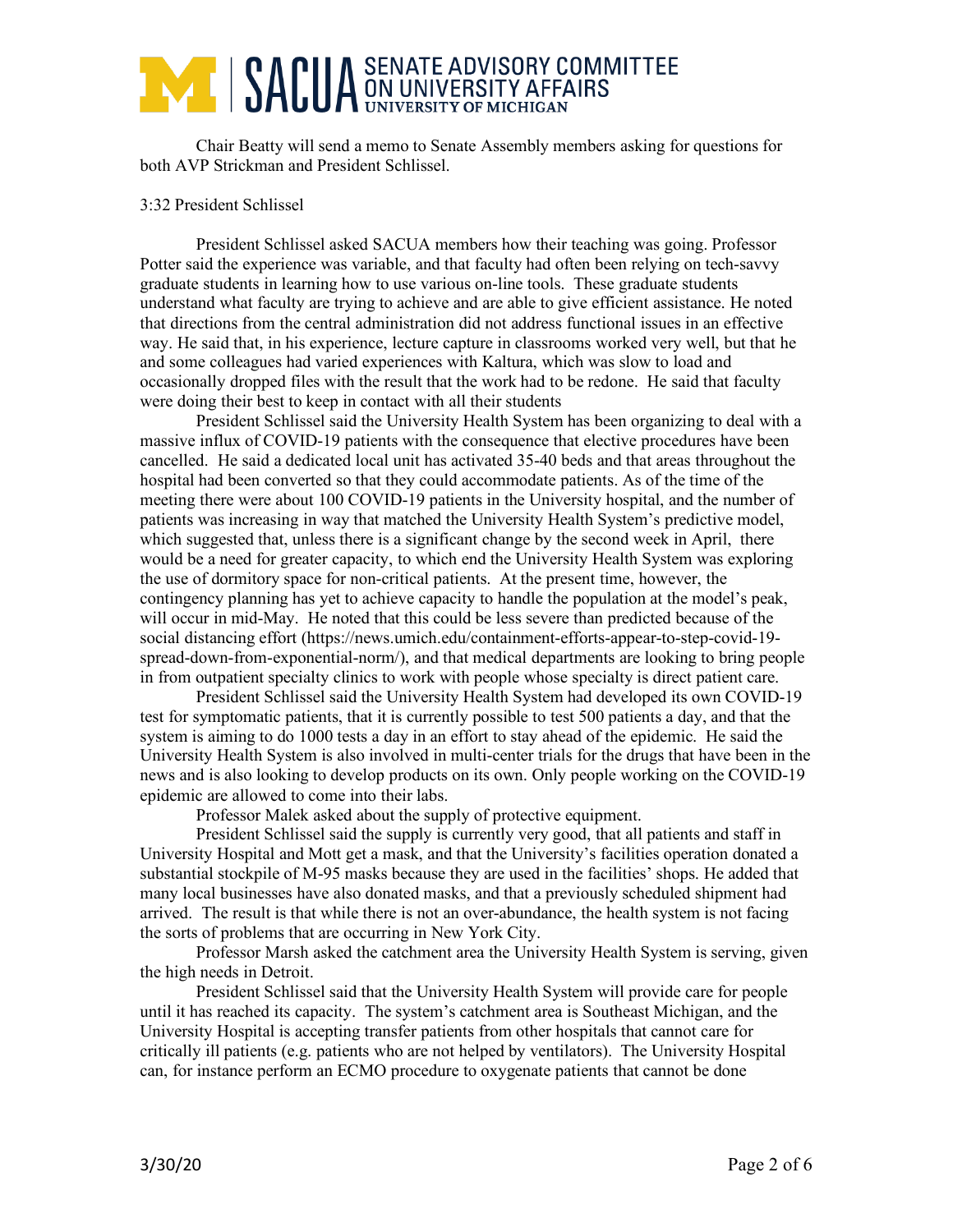# **ANDUA** SENATE ADVISORY COMMITTEE

elsewhere (https://en.wikipedia.org/wiki/Extracorporeal\_membrane\_oxygenation). When the University's facilities fill up, it will no longer be able to take transfer patients

Chair Beatty asked about notification procedures for units on campus if their members are diagnosed as being positive for COVID-19.

President Schlissel replied that physicians are obliged to send these notifications through the County Health Department, which will pass on the information as needed. He added that people working in the Fleming Building are told to take their temperature and look after themselves, and that people who have had extensive contact to an exposed person are told to selfisolate.

Chair Beatty about the working group that is dedicated to the response, and if there is a way for faculty to be involved in the related non-medical issues that are emerging.

President Schlissel said the emergency operations center, which is running continuously, consisted of 40 people from all three campuses. Additionally, the executive groups and key officers participate daily in an early morning phone call to review the situation. The Provost meets with the Academic Programs Group (APG) to pass on decisions affecting the University's operations.

Chair Beatty said SACUA's primary interest is with ongoing educational issues, and that SACUA hopes to be involved in decisions that impact the University's academic mission.

President Schlissel replied that he will ask the Provost to keep in touch with the Academic Affairs Advisory Committee (AAAC) for academic issues. He feels it is a good idea to use existing channels to this end. Professor Gallo, SACUA's AAAC liaison, said she feels that the committee is prepared for this task.

Chair Beatty asked about the timing of a search for the new Provost.

President Schlissel said that Acting-Provost Collins is to remain in place until the new Provost is appointed, that the search will begin in the fall, and that a committee will be appointed with directions to hold an open search. He expects a candidate will be identified early in 2021 to take office in July 2021. He will come to SACUA for suggestions about the membership of the search committee. He added that he hopes that the Fall Semester will be held on campus.

Professor Malek asked if it would be possible to revisit the policy of closing the labs, saying that it is possible to create a staffing model that will be safe.

President Schlissel replied that this is currently not an option because of the governor's Executive Order (https://www.michigan.gov/whitmer/0,9309,7-387-90499\_90705-524025-- ,00.html). Once the governor lifts her order the University will look at how best to bring its labs back on line, but this process will be driven by outside orders and concerns for safety. The University was encouraging labs to come up with work schedules that would keep density low before the governor's order, and individual researchers should be thinking about how to get things up and running as rapidly as possible.

Professor Malek said he agreed with President Schlissel's approach since a two-to-four month shutdown would be extremely problematic given funding models and the time required to return to normal operations.

President Schlissel said that the professional animal staff is keeping animals safe, and that there are exceptions to in the Executive Order allowing work to continue which would be otherwise be damaged for years. He referred SACUA to the website of the Vice President for Research for federal guidance on continuing compensation for employees. At the present time federal guidance effort that was charged to federal funds can still be charged to those existing funds so that everyone's jobs are secure (https://research.umich.edu/covid-19).

Professor Marsh asked about the data sources for the modelling the University is using for the COVID-19 outbreak.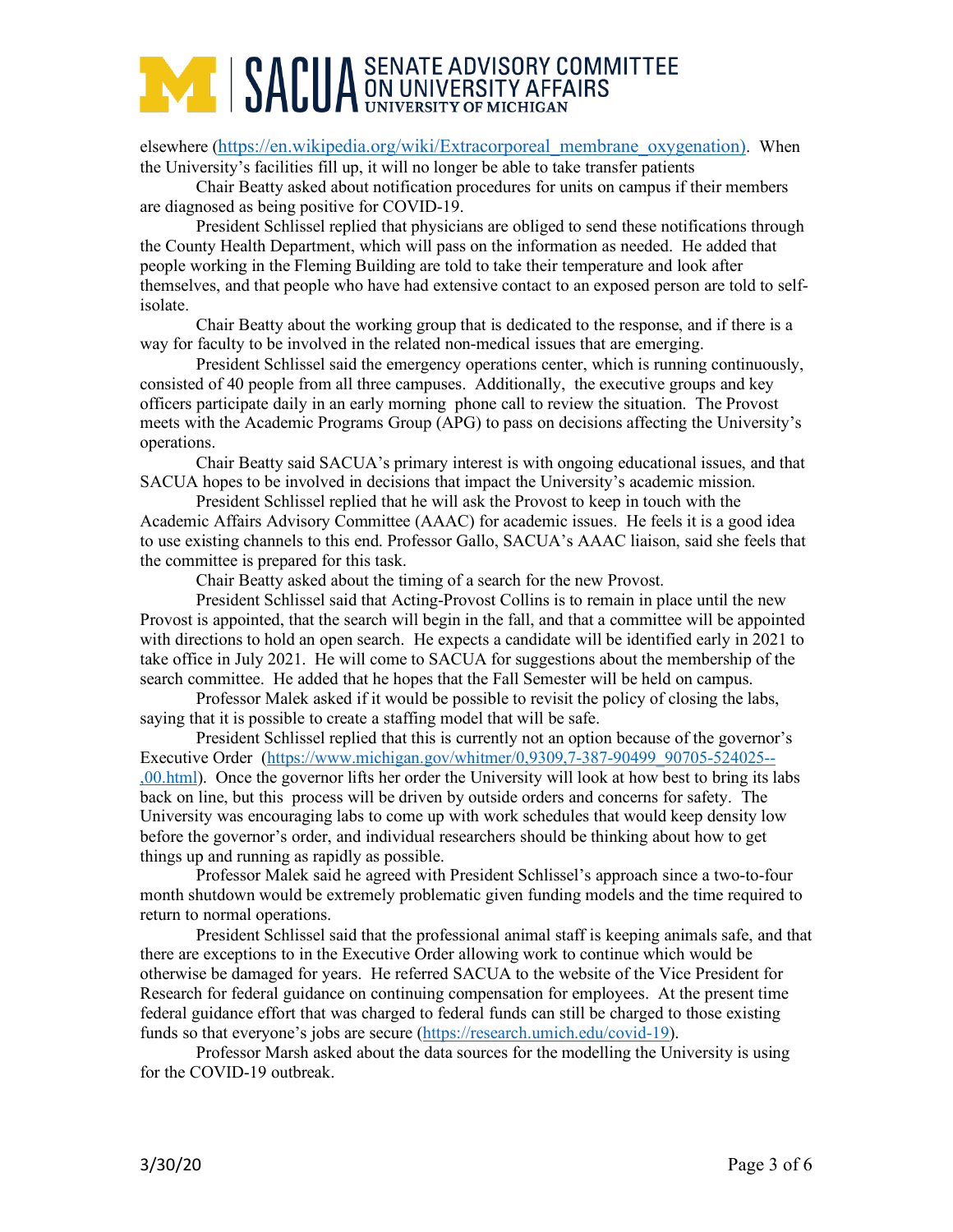# **ANDUA** SENATE ADVISORY COMMITTEE

President Schlissel said the University leadership is using models developed by a faculty member in the University Health System, based on publicly available data, for predicting patient numbers, and by faculty in the School of Public Health, who have previously researched influenza. There are links to their presentation on the University's COVID-19 web page (https://research.umich.edu/covid-19, and at

https://www.youtube.com/watch?v=aZq\_zBMB7qg&feature=youtu.be). Professor Chris Murray at the University of Washington who has done national modelling suggests the COVID-19 outbreak cresting several weeks earlier than the Michigan model (http://www.healthdata.org/covid).

Professor Marsh noted that there will be an increased demand for epidemiological research as a result of the COVID-19 outbreak.

President Schlissel replied that the outbreak offered a justification for the nation's investment in a biomedical infrastructure, that a half century ago the currently available resources did not exist. He sees investment in the biomedical infrastructure as an insurance policy for humanity. President Schlissel concluded by saying that he is happy to keep the lines of communication with faculty governance open.

### 4:06 COVID-19 issues/updates

Professor Marsh observed that researchers are safer in their labs, where they are wearing protective garb, than they are when they are out in public. Chair Beatty noted it seemed like that some non-essential businesses remained open in the Ann Arbor area.

Professor Malek, said faculty in the Medical School are getting email from various sources that is congruent with what President Schlissel said about the spread of the virus, and that the progress of the outbreak is very difficult to predict. He expressed concern about the wellbeing of the medical staff in a worst-case scenario, noting that protections only work until someone makes a mistake. He said that medical staff are forming support groups to ease stress.

Professor Marsh asked how infectious the virus is and about the accuracy of reporting concerning the spread. Professor Malek said that he had been told that it is more infectious than the flu.

Chair Beatty asked how other units were responding to the COVID-19 outbreak. Professor Conway noted that with Spring and Summer teaching moving on line, there is a question about opening campus back up in June, and whether this could have an impact on teaching in the Summer half-term beginning in July. Professor Marsh said his department (Chemistry) is planning to offer all its Spring/Summer courses, even the lab courses, on line, but agreed it is difficult to know what will actually happen given that the infection curve is flattening out, suggesting that social isolation is having a positive effect. He is hoping to get small groups back into labs. Professor Gallo said it is her impression that teaching arrangements for the Spring and Summer terms are not going to change, and that large groups of students will not be using classrooms

Professor Ahbel-Rappe asked whether the outbreak is having a negative impact on graduate recruitment. Professor Gallo said that students from China, who had been offered admission, were encountering difficulty getting visas with the result that her department (Astronomy) is thinking of recording classes for students who can't arrive in the Fall. Her Department is operating in totally uncharted territory, noting that it has shifted to virtual visits in place of campus visits to prospective graduate students. She feels that the University should expect lower rates of matriculation, especially from abroad, at all levels.

Professor Malek said that Social Distancing will flatten the infection curve to enable economic recovery, but that without widespread vaccination, there will need to be more creative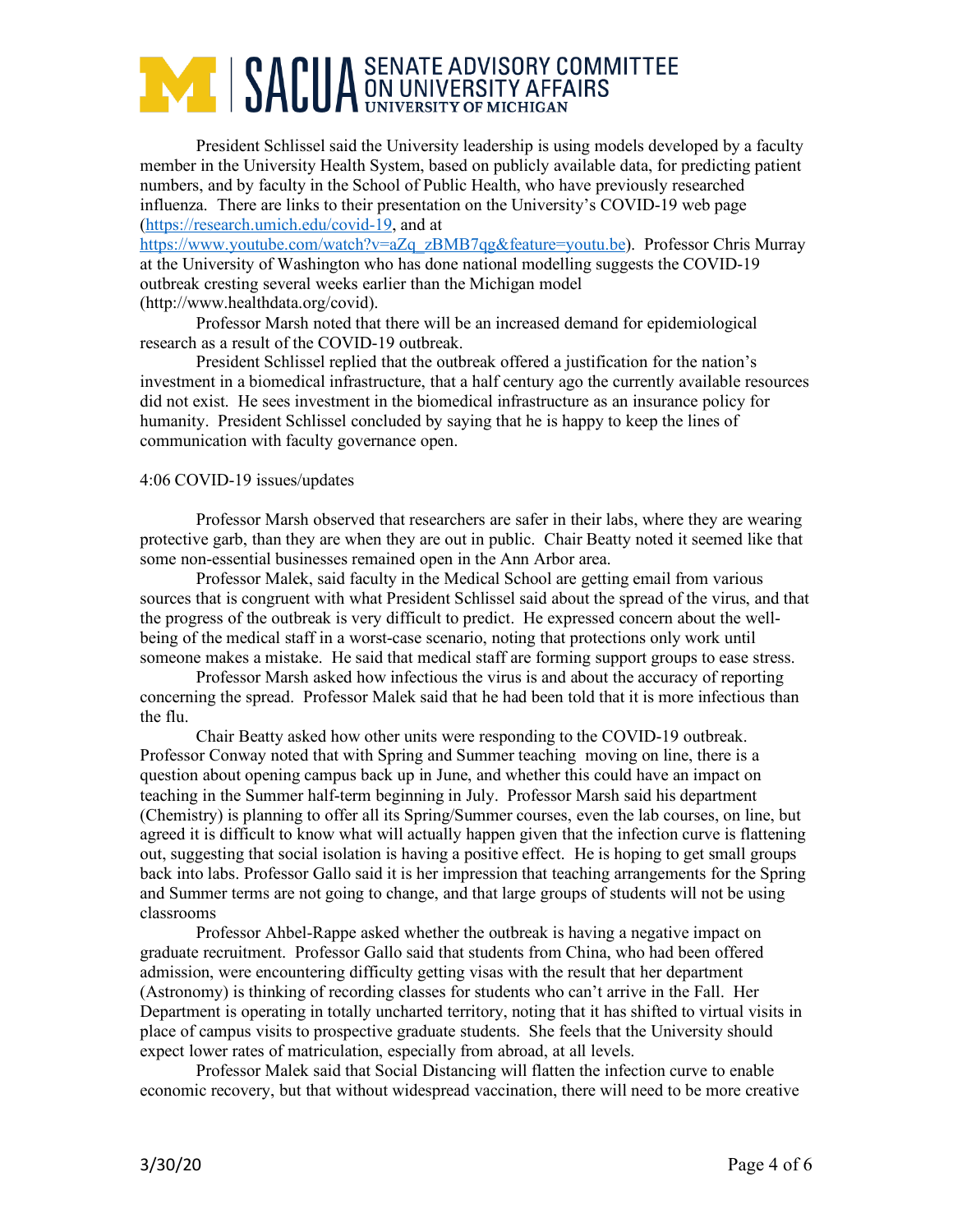# **ANDELLA SENATE ADVISORY COMMITTEE SACTLY AFFAIRS**

solutions in the future. Professor Marsh agreed that there is limited tolerance for stay in place orders.

4:06: Senate Assembly agenda The agenda was approved.

### 4:23 Review of orientation documents and process for incoming SACUA members

Chair Beatty said the new members of SACUA will be joining the meeting on April  $6<sup>th</sup>$ , and asked if there were additions to the packet of materials new members will be receiving. Professor Ahbel-Rappe said she felt the packet was very good, but suggested adding an acronym list. Professor Conway noted that terms like SPG and 5.09 are not on the committee list, and asked that the names of the people who will be advised by SACUA committees be added to the slide listing SACUA committees. Dr. Banasik said she would add these, and that the orientation call will on Thursday afternoon April 2 at 3:00 pm

Chair Beatty opened discussion of the SACUA leadership elections for the coming year. Professor Potter said that the voting will be remote and Professor Marsh suggested that those seeking the positions of Chair and Vice-Chair could deliver statements at the meeting on April 13<sup>th</sup> with voting to open afterwards. Professor Conway proposed reserving time at the meeting on the 13<sup>th</sup> for statements of 3-4 minutes. Dr. Banasik names should be in by the 9<sup>th</sup> so the ballot could be posted for the 13<sup>th</sup>. There was agreement that this is the way the election will be run.

#### 4:40 Matters Arising

Chair Beatty asked for topics to be addressed in the meeting on April 6<sup>th</sup>. Dr. Banasik noted that there will be a private meeting on April 3<sup>rd</sup> with the Acting Provost and Ms Snyder noted that Acting Provost Collins be attending the meeting from 3:30-4:00. Chair Beatty invited SACUA members to submit questions for Acting Provost Collins. Chair Beatty and Professor Conway will be meeting with Associate Vice Provost for Academic and Faculty Affairs Alexandra Matish and Academic Human Resources on Wednesday April 1.

Professor Malek said SACUA should send an email to all faculty asking for concerns (listing SACUA members and their email addresses). The note can also let the full Faculty Senate know that Professor Schlissel will be at the Senate Assembly meeting on April 20. Professor Potter said any faculty member could join the Senate Assembly meeting and Professor. Marsh observed that an advantage of virtual meetings is that it can be easier to attend meetings that one would typically not attend. Chair Beatty said the email blast to Faculty Senate should go out by the end of the week.

#### 4:47 Adjournment

Respectfully submitted, David S. Potter Senate Secretary

University of Michigan Bylaws of the Board of Regents, Sec. 5.02: Governing Bodies in Schools and Colleges Sec. 4.01 The University Senate

"...[t]he Senate is authorized to consider any subject pertaining to the interests of the university, and to make recommendations to the Board of Regents in regard thereto. Decisions of the